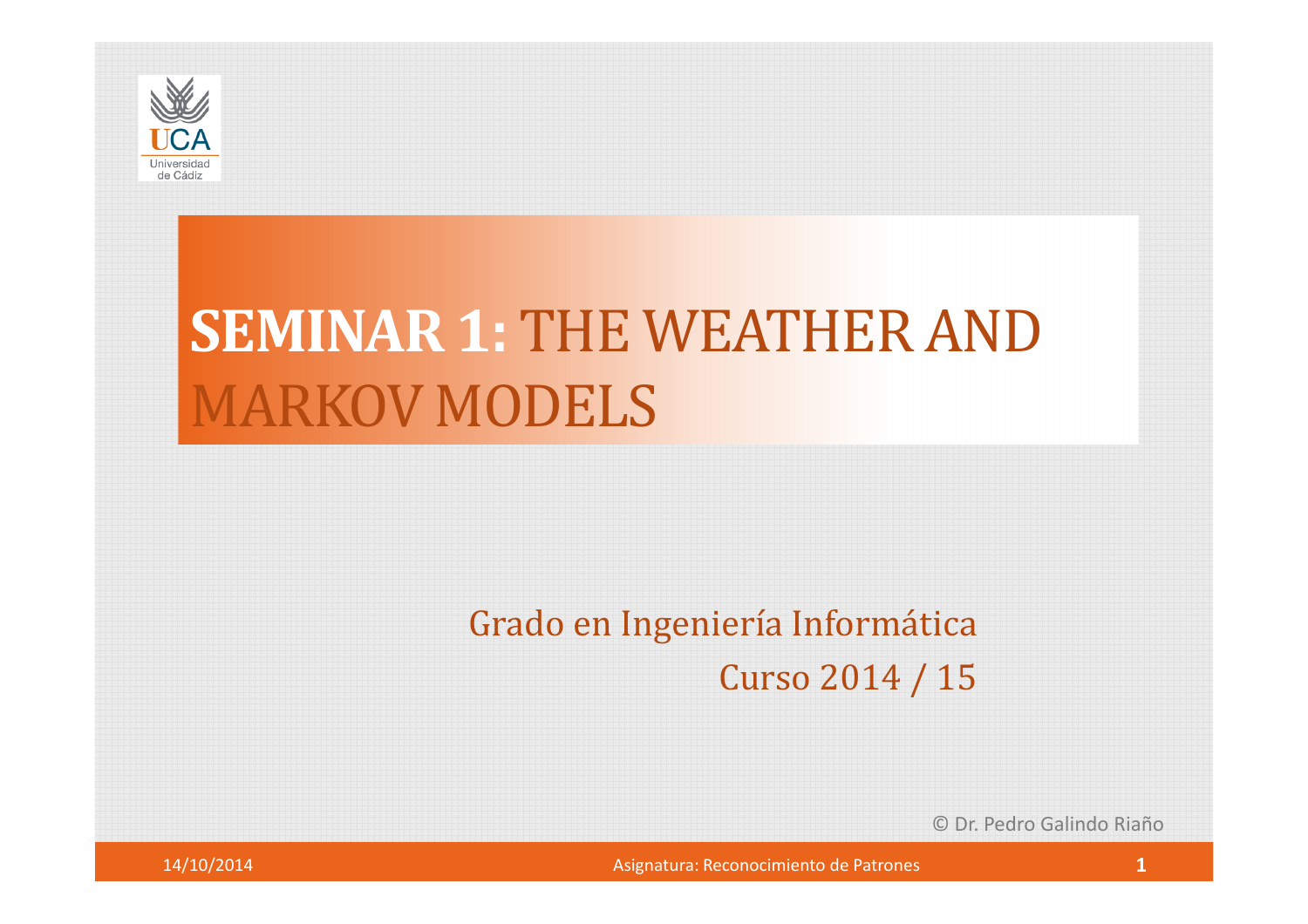# **Objectives**



**□** By the end of this lesson, students will:

**Define** what a **Markov Model** (MM) is

**Describe** the elements of **MM**

**Apply** MM to predict the weather

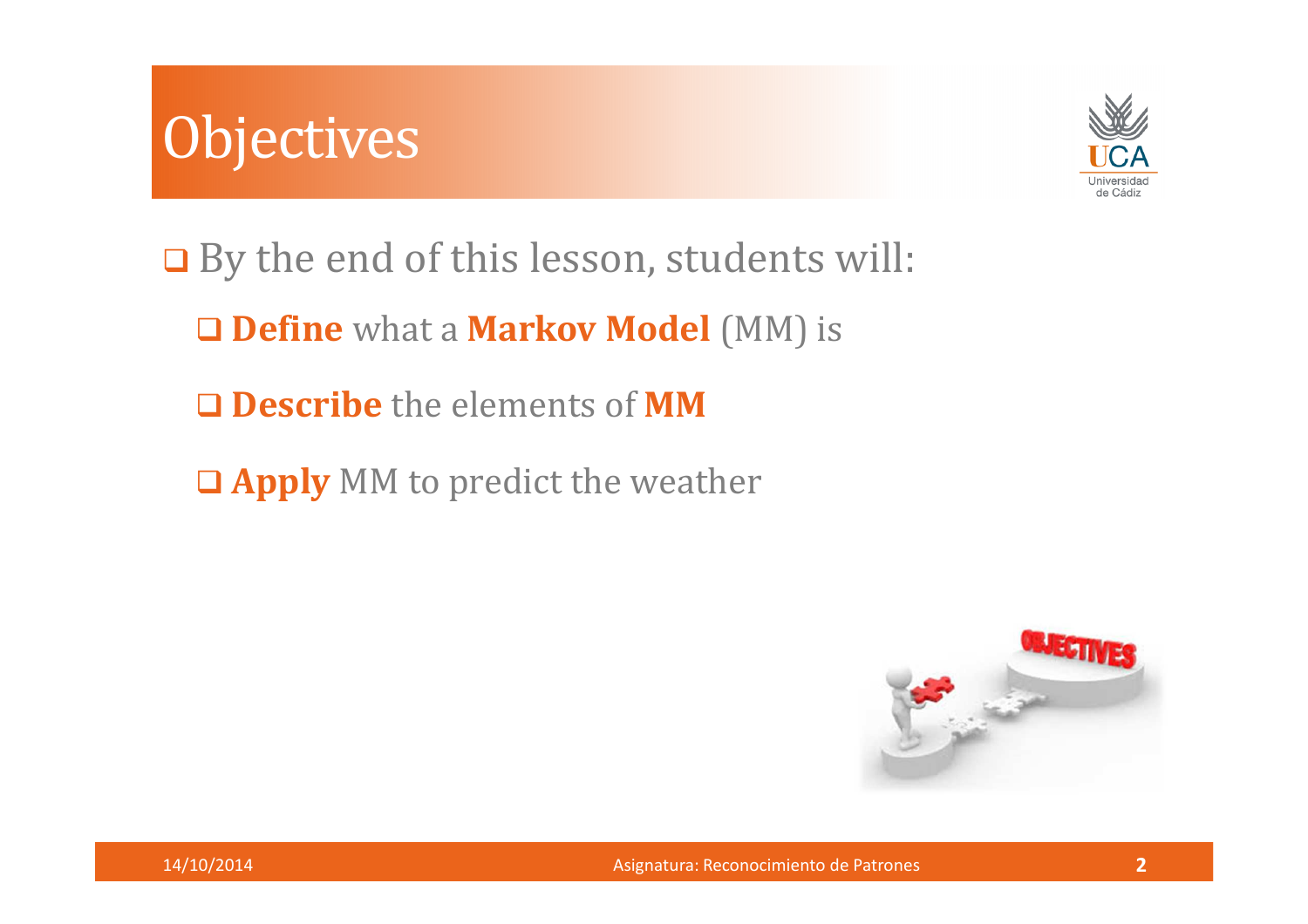### Introduction



http://www.youtube.com/watch?v=VBOGxdLCMqE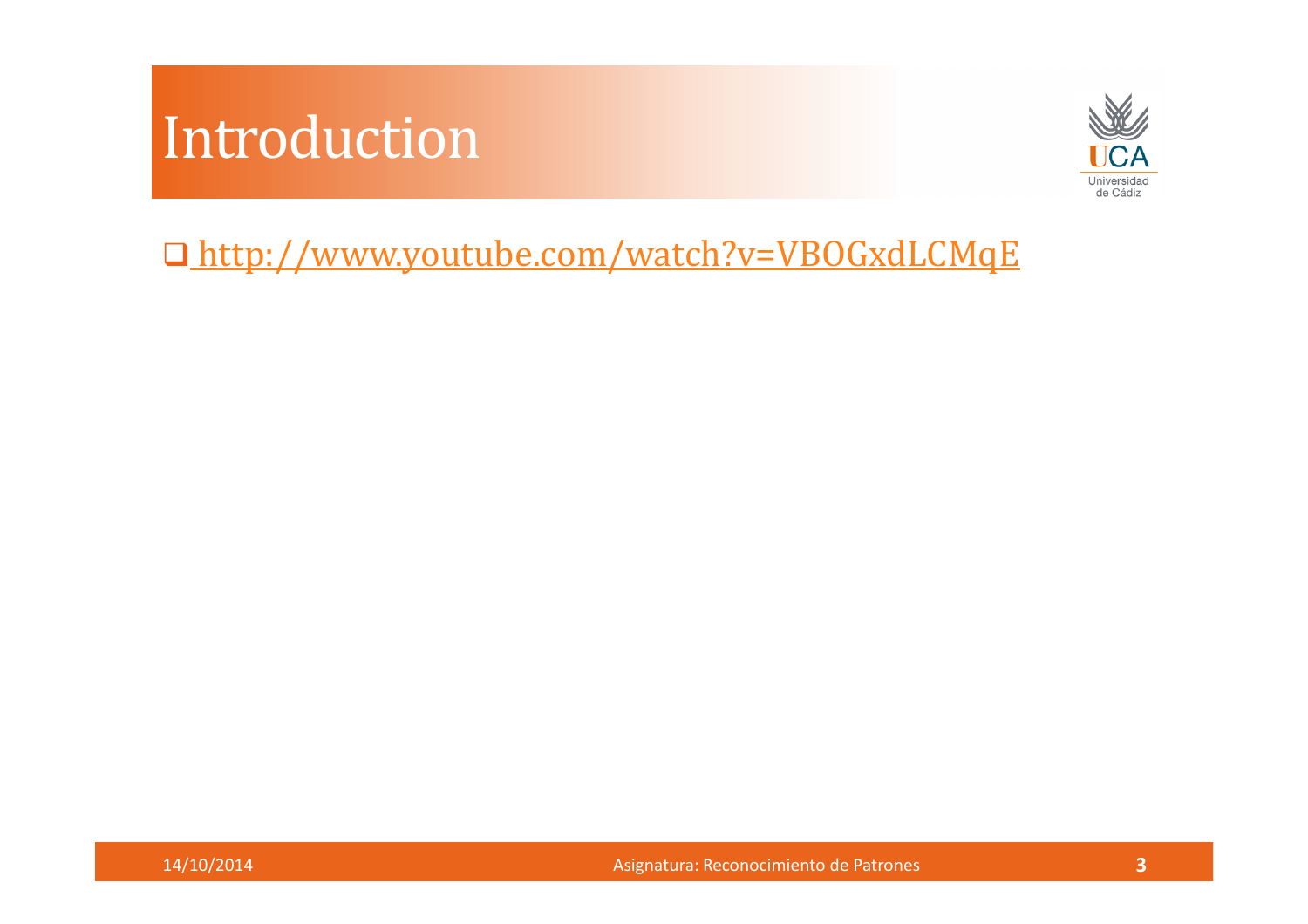#### Introduction



Questions about the video:

- 1.What do you think a Markov Model is?
- 2.What is the key of Markov Models?
- 3. In your opinion, what are the applications of Markov Models?

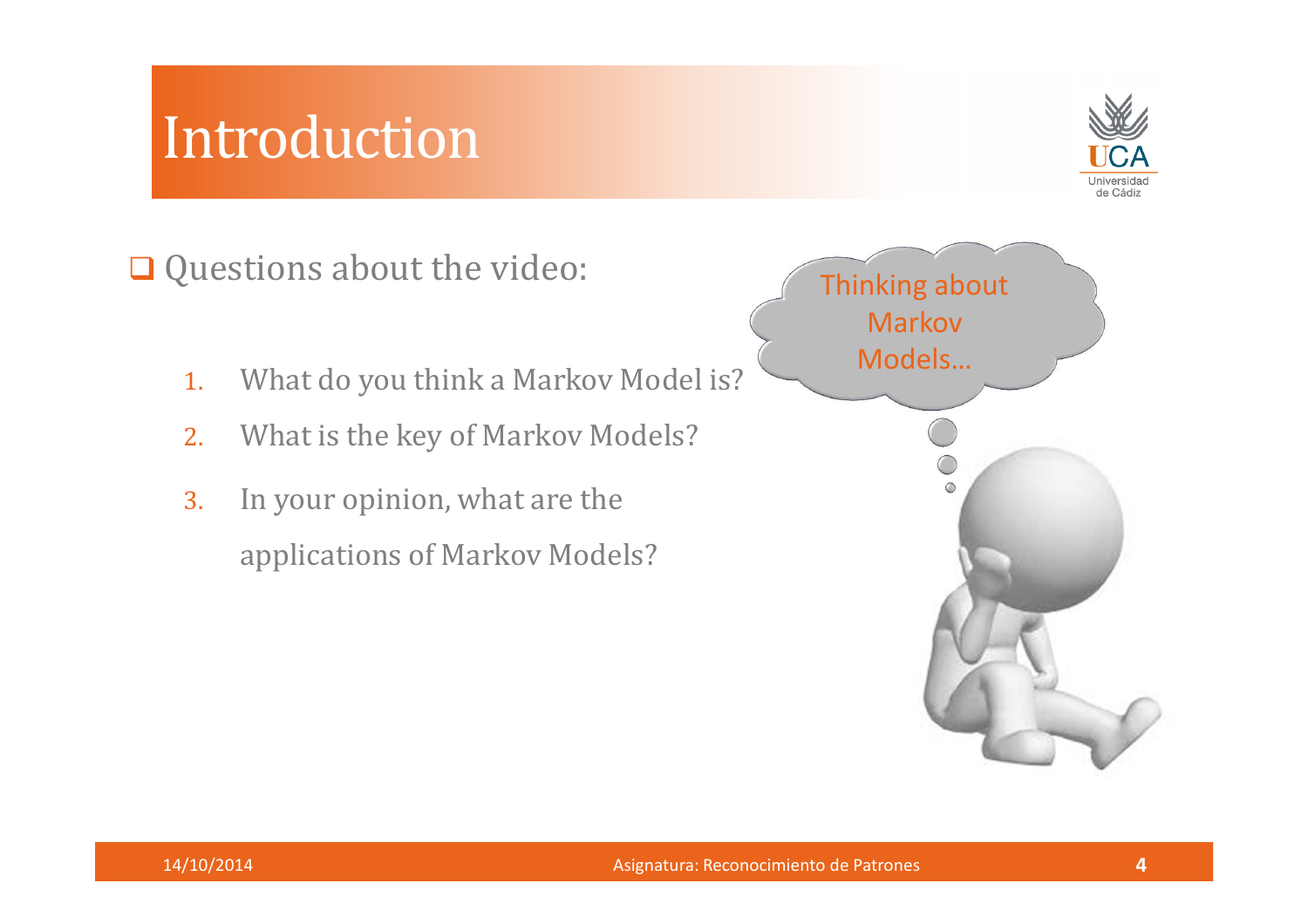### What is a Markov Model (MM)?



<sup>A</sup> Markov Model or Markov chain is similar to <sup>a</sup> **finite-state automata**, with **probabilities of transitioning** from one state to another.



Asignatura: Reconocimiento de Patrones **<sup>5</sup>**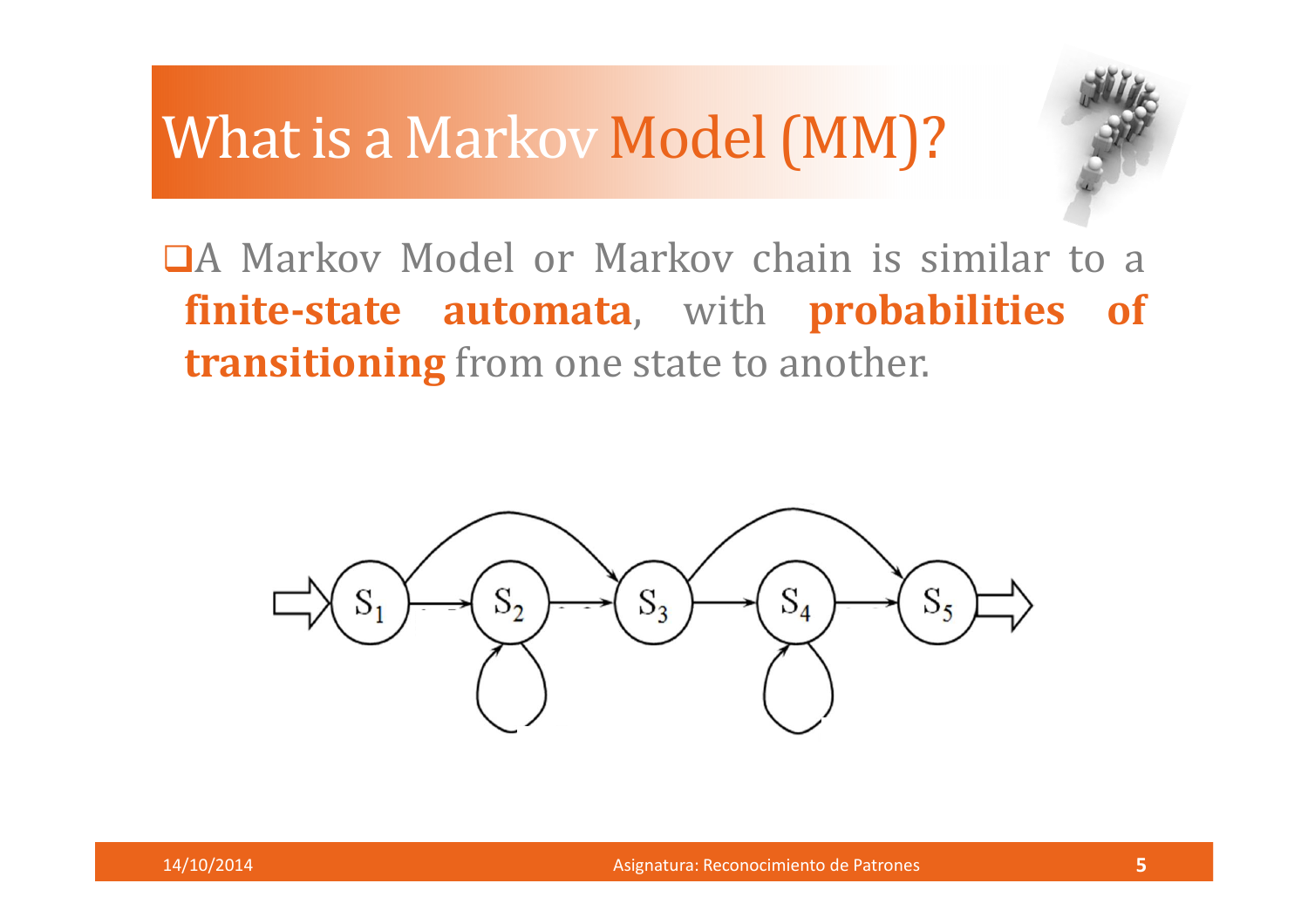

**O** States:  $Q = \{1, 2, ..., N\}$ Initial probabilities:  $\pi_j = P[q_1 = j], 1 \le j \le N$ **OTransition probabilities:**  $a_{ij} = P[q_t = j | q_{t-1} = i], 1 \le i, j \le N$ **E**vents:  $E = \{e_1, e_2, ..., e_N\}$ **Q**Clock:  $t = \{1, 2, ..., T\}$ 







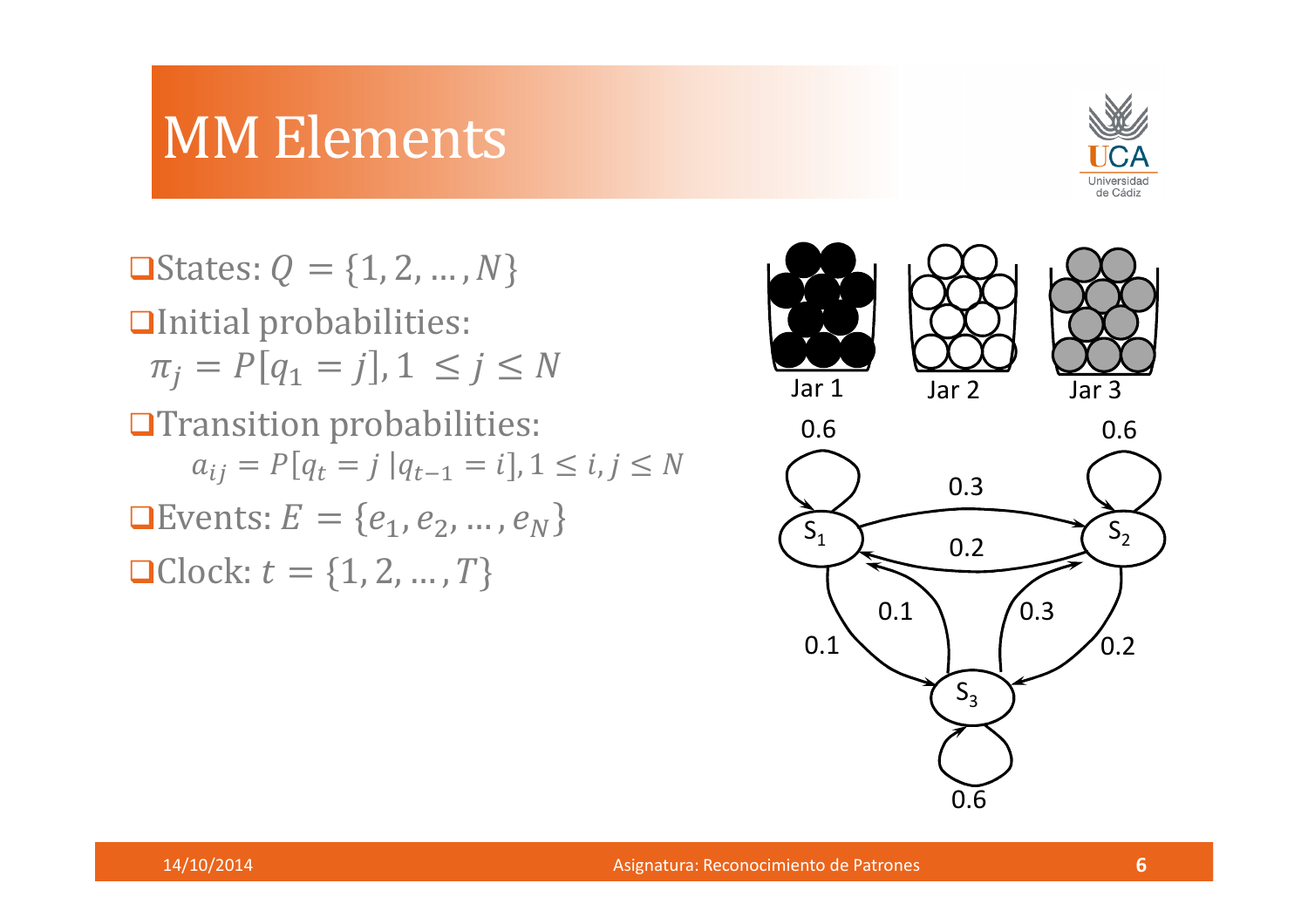

$$
S1 = event1 = blackS2 = event2 = whiteS3 = event3 = grey
$$
\n
$$
A = {aij} = {.60 .30 .10.60 .20.10 .60 .20.π1 = 0.33π2 = 0.33π3 = 0.33.π3 = 0.33
$$

What is probability of {grey, white, white, black, black, grey}?  $Obs = \{g, w, w, b, b, g\}$  $S = \{S_3, S_2, S_2, S_1, S_1, S_3\}$ time =  $\{1, 2, 3, 4, 5, 6\}$ 

 $= P[S_3] \cdot P[S_2|S_3] \cdot P[S_2|S_2] \cdot P[S_1|S_2] \cdot P[S_1|S_1] \cdot P[S_3|S_1]$ 

 $= 0.33 \cdot 0.3 \cdot 0.6 \cdot 0.2 \cdot 0.6 \cdot 0.1$ 

 $= 0.0007128$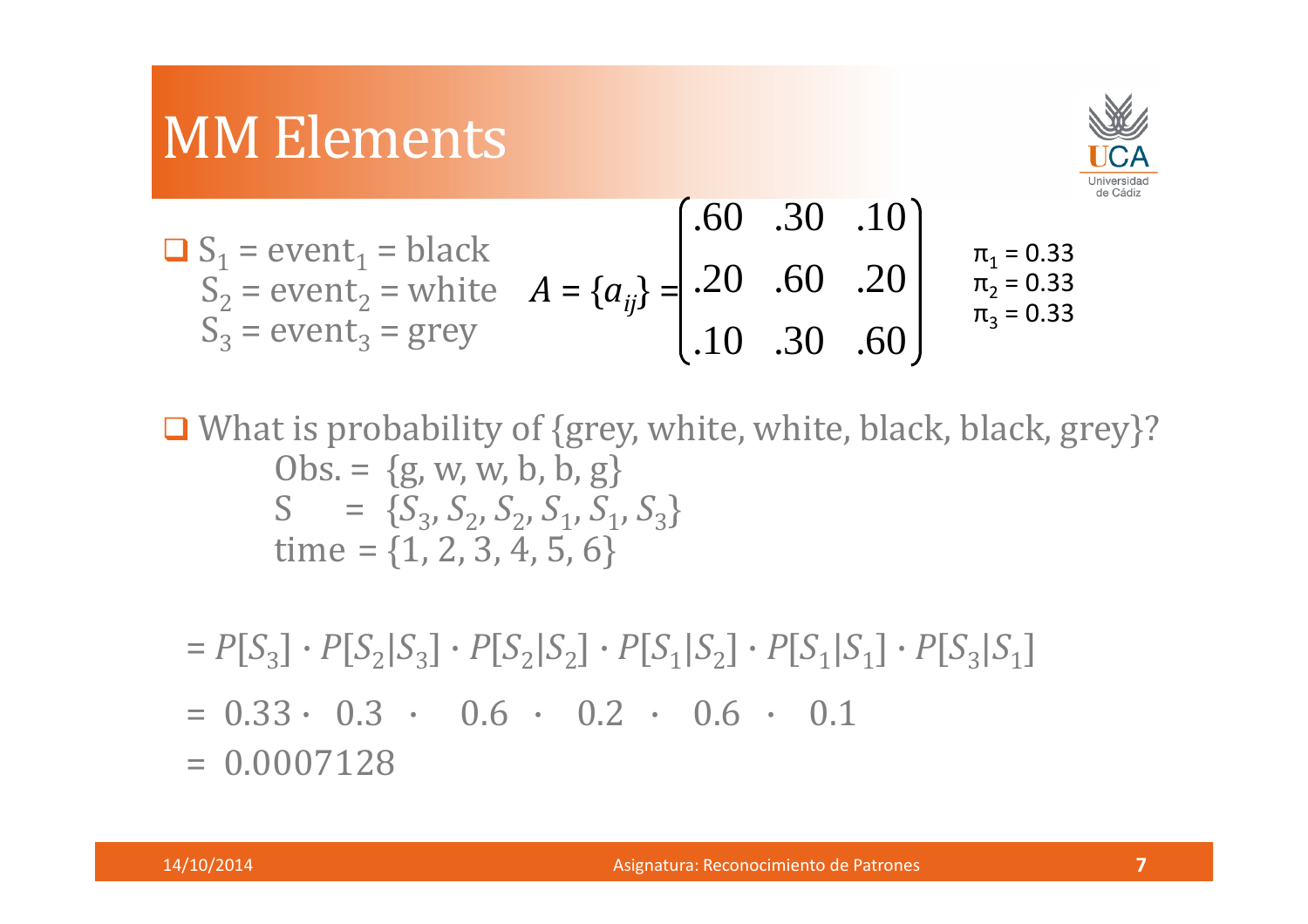



 $\Box$ Same data, two different models...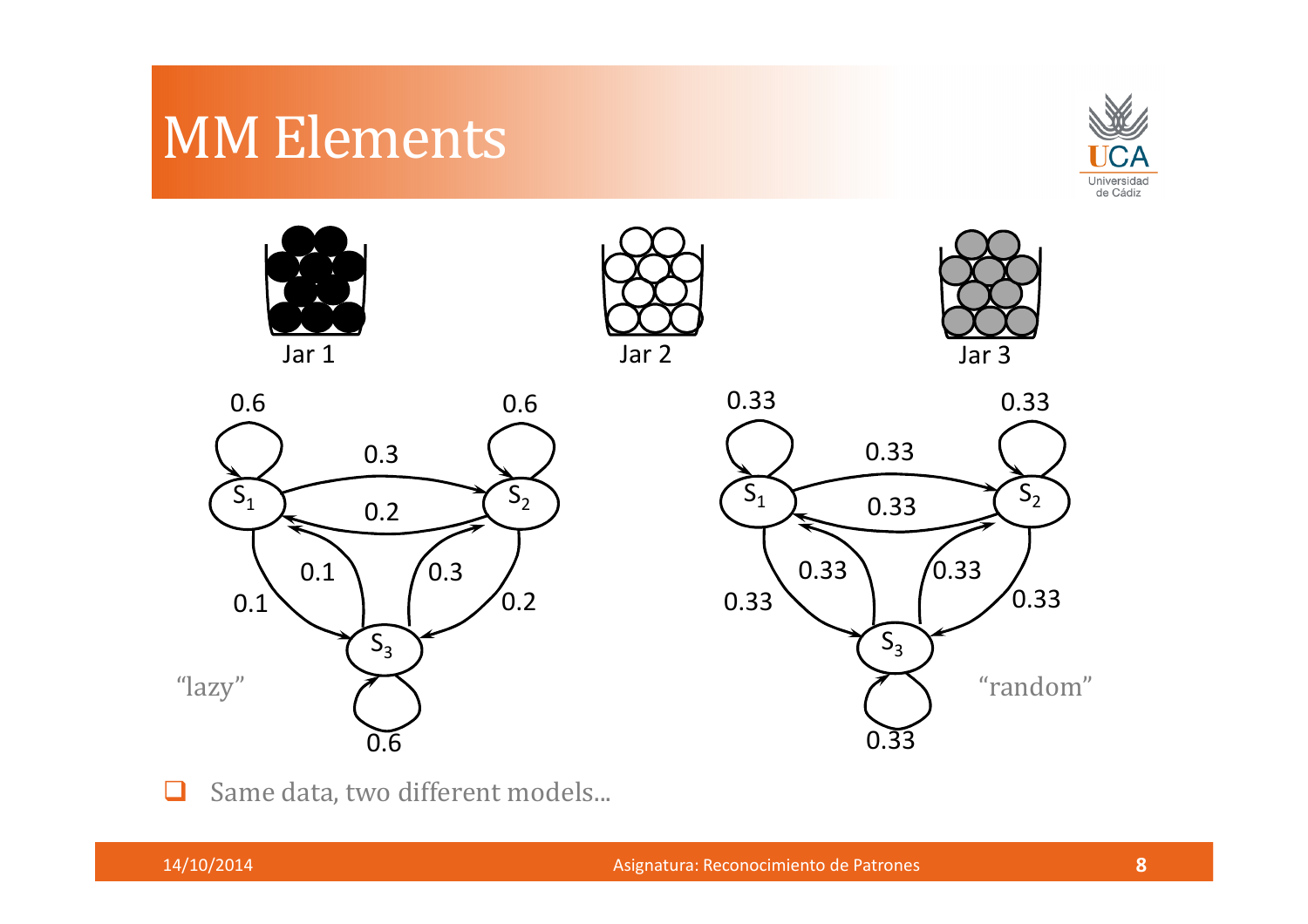

What is probability of: $\{w, g, b, b, w\}$ given each model ("lazy" and "random")?

$$
S = {S_2, S_3, S_1, S_1, S_2}
$$
  
time = {1, 2, 3, 4, 5}

"lazy" "random"  $= P[S_2] P[S_3|S_2] P[S_1|S_3] P[S_1|S_1] P[S_2|S_1]$   $= P[S_2] P[S_3|S_2] P[S_1|S_3] P[S_1|S_1] P[S_2|S_1]$ =  $0.33 \cdot 0.2 \cdot 0.1 \cdot 0.6 \cdot 0.3$  =  $0.001188$  =  $0.003913$  $= 0.001188$ 

{w, g, b, b, w} has greater probability if generated by "random." $\Rightarrow$  "random" model more likely to generate {w, g, b, b, w}.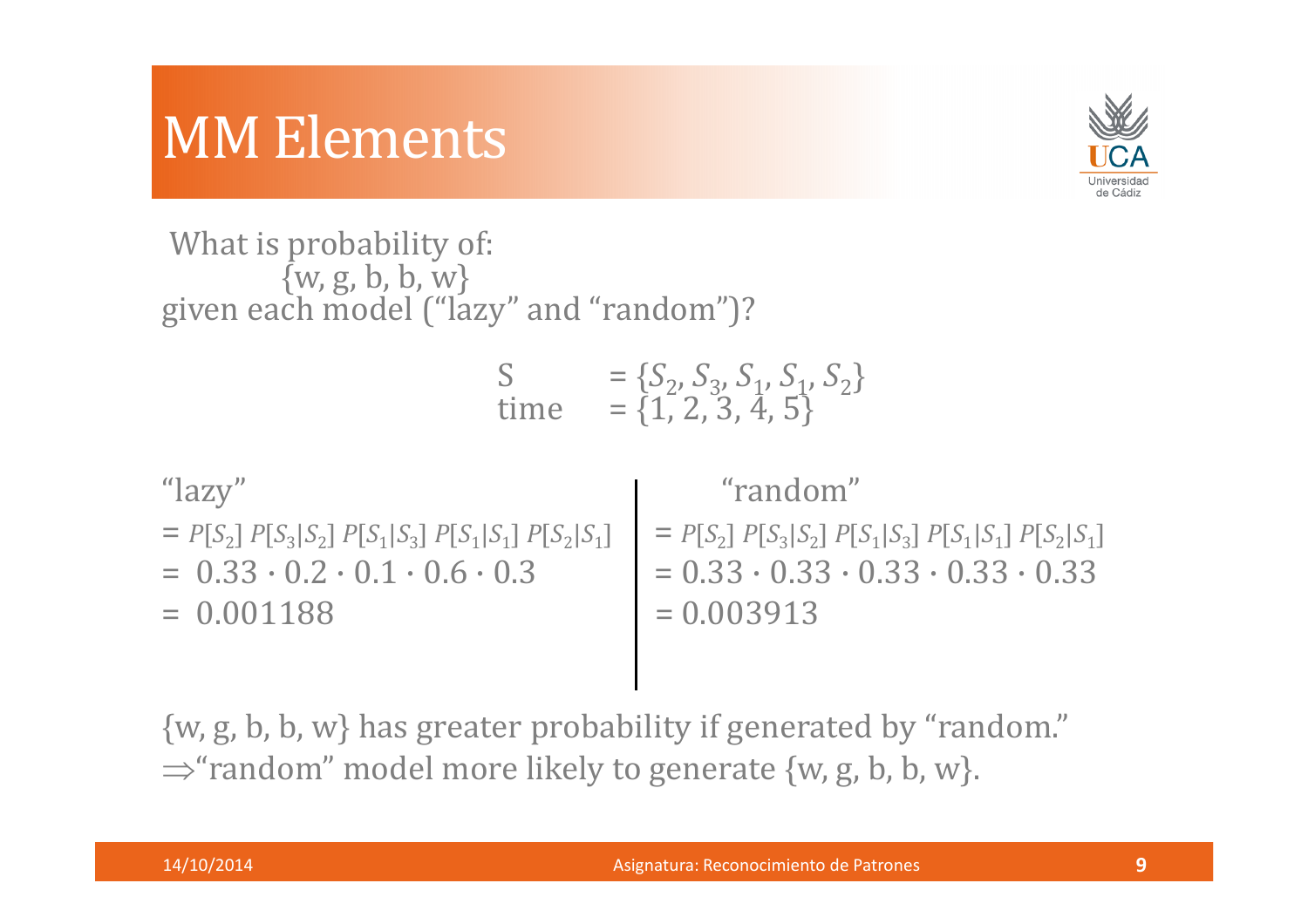

#### Notes:

- *Independence* is assumed between events that are separated by more than one time frame when computing probability of sequence more than one time frame, when computing probability of sequence of events (for first-order model).
- Given list of observations, I can determine exact state sequence. ⇒ state sequence not *hidden.*
- **□** Each state associated with only one event (output).
- **Q** Computing probability of a given observation and model is straightforward straightforward.
- Given multiple Markov Models and an observation sequence,<br>it's easy to determine the MM most likely to have generated it's easy to determine the M.M. most likely to have generated the data.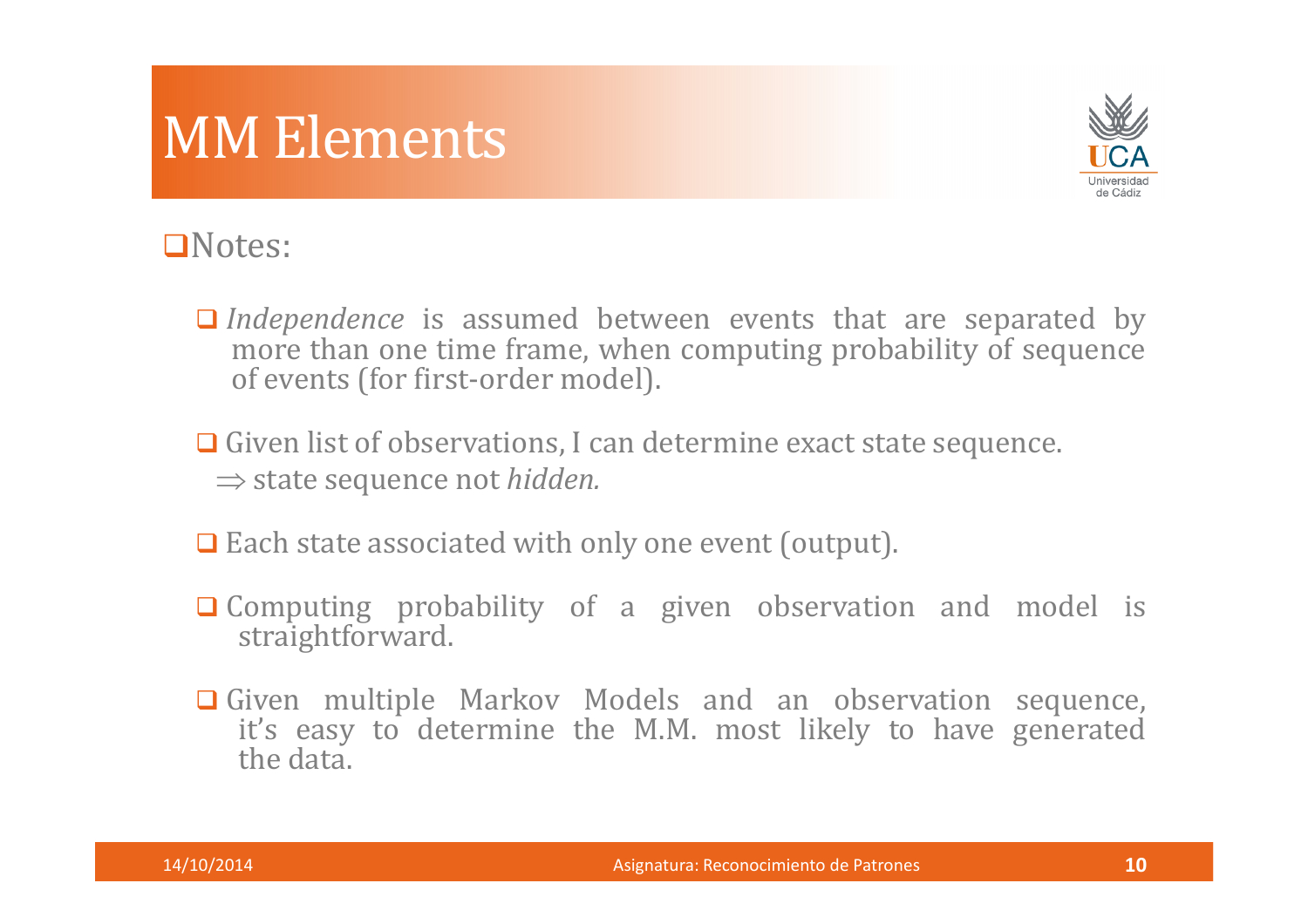# The weather in Cádiz





$$
A = \{a_{ij}\} = \begin{bmatrix} 0.6 & 0.3 & 0.1 \\ 0.5 & 0.4 & 0.1 \\ 0.6 & 0.2 & 0.2 \end{bmatrix}
$$

$$
\pi_1 = 0.6 \quad \pi_2 = 0.3 \quad \pi_3 = 0.1
$$



Asignatura: Reconocimiento de Patrones **<sup>11</sup>**